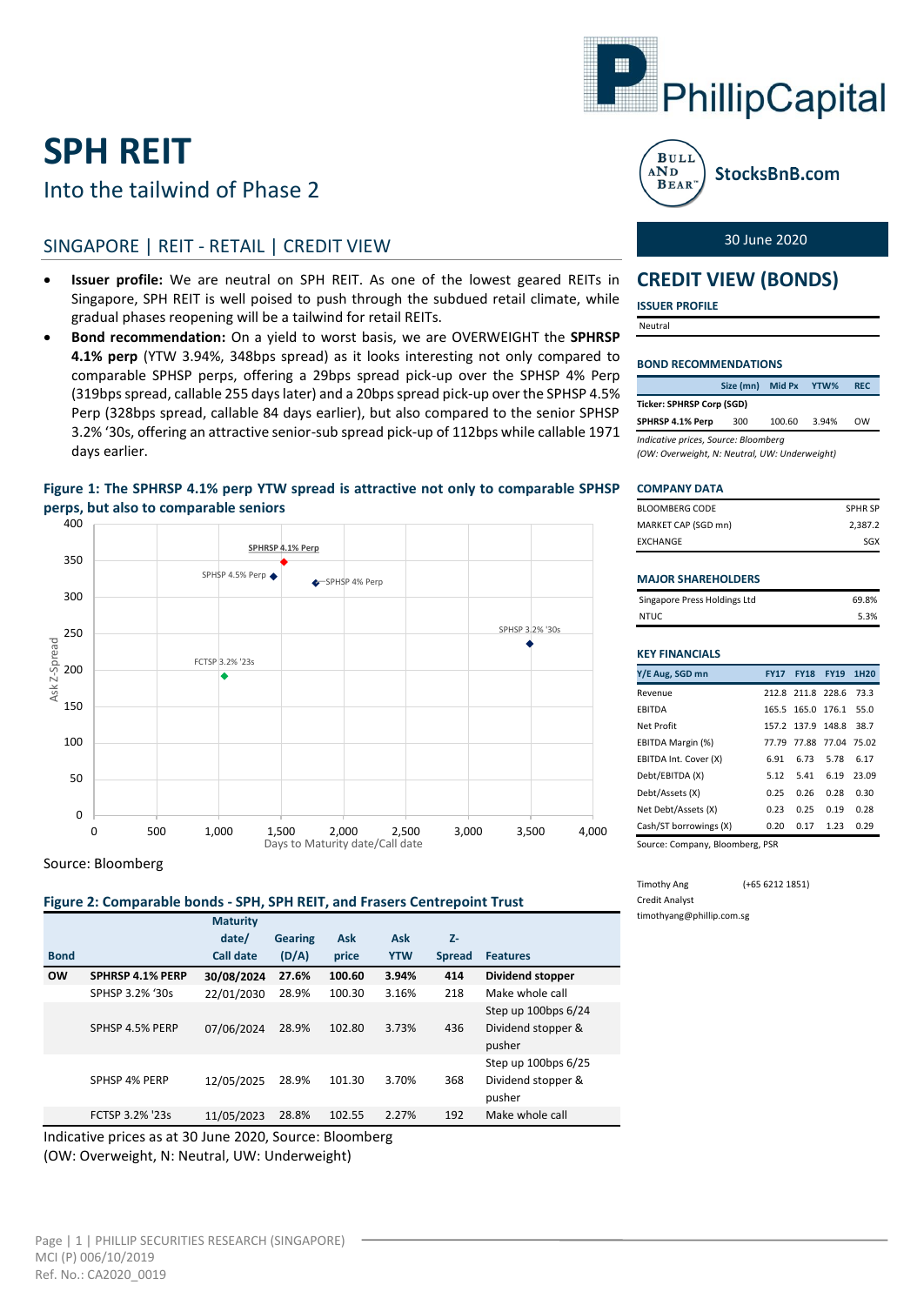PhillipCapital

**CREDIT VIEW**

**(+) Strong liquidity profile.** No more than 21% of debt matures within the next 3 years, with S\$300mn perpetual bond callable in 30 Aug 2024. We foresee low short-term liquidity needs, especially with SPH REIT's leverage ratio at 29.5%, allowing a debt headroom of S\$878mn (keeping asset values constant), while allowing asset values to fall 40% (keeping debt levels constant) before the MAS limit of 50% is breached. As a benchmark, retail asset prices fell roughly 11% in the GFC.

#### 280 175 145 165 60 40 95 165 115 60 300 18% 13% 15% 21% 26% 8% 0 50 100 150 200 250 300 350 400 450 FY20 FY21 FY22 FY23 FY24 FY25 **Fixed Floating Perps** SGD 'mn

#### **Figure 3: Well distributed debt maturity profile**

Source: Company, PSR

 **Lease expiry tower in FY20 may be a concern.** With 25% of gross rental income (GRI) set to expire in FY20, SPH REIT may face challenges if tenants fail to renew during times of restriction. However, we note that the highest contributors of net property income (NPI), Paragon and The Clementi Mall, contributing 65% of NPI in 1H20, have low lease expiries of 2% and 10% respectively in FY20. The asset with the highest near-term lease expiry tower is Westfield Marion Shopping Centre in Australia, with 30% GRI expiring in FY20. We estimate Marion to contribute 15% NPI and 23% GRI in FY20.



FY20 FY21 FY22 FY23 >FY24



Source: Company, PSR

**(+) Up to 6 months of zero rental income before interest coverage falls below 1.** Based on FY19 GRI, SPH REIT can forego 6 months of rental income before the year's EBIT is unable to cover interest expenses and perpetual distributions. We note that this buffer is adequate as Singapore enters Phase 2 of reopening just 3 months after the start of circuit breaker measures on 7 April.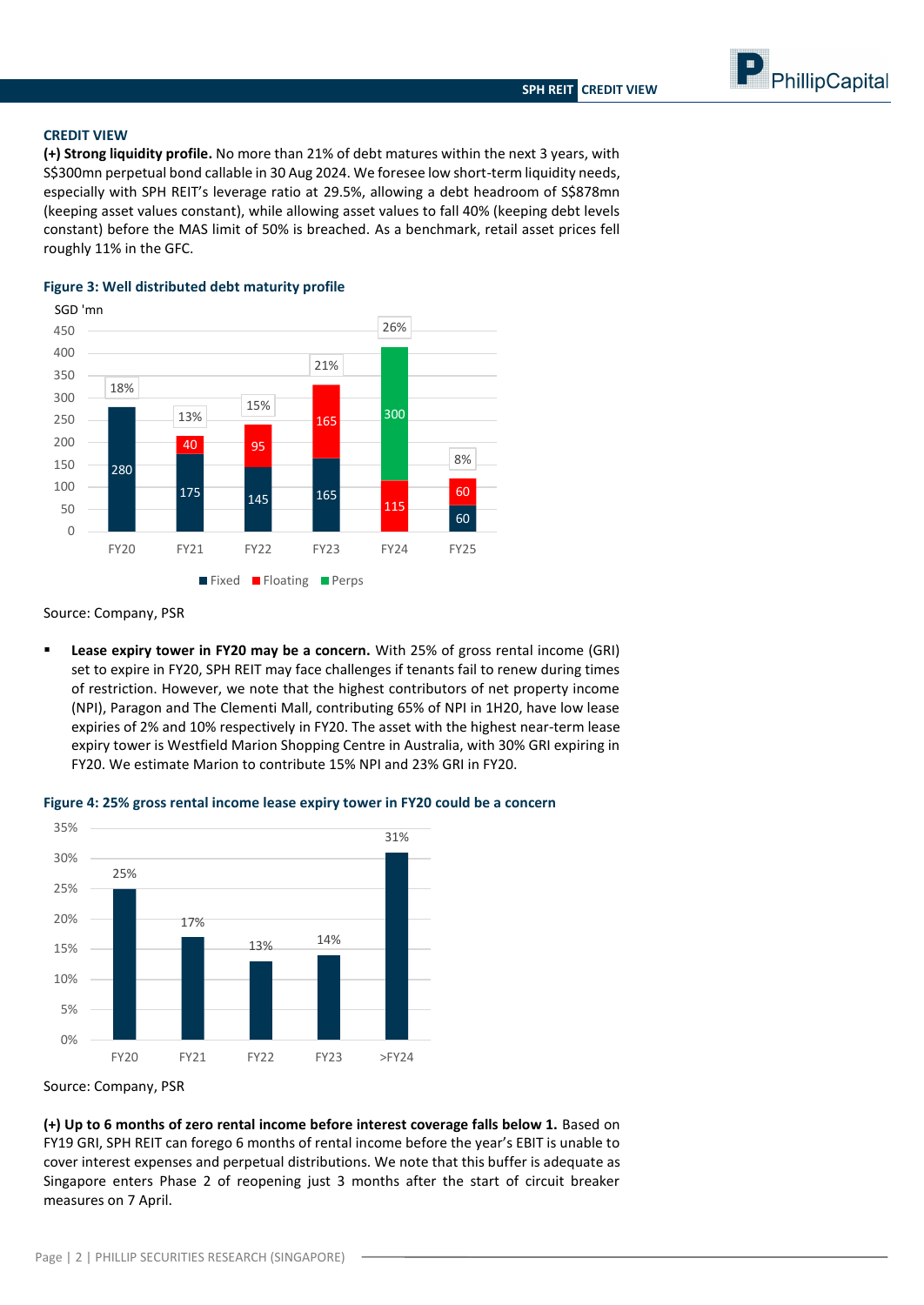### **SPH REIT CREDIT VIEW**



## **Financials**

| <b>Financial Statements</b> |             |             |             |          |
|-----------------------------|-------------|-------------|-------------|----------|
| Y/E Aug, SGD mn             | <b>FY17</b> | <b>FY18</b> | <b>FY19</b> | 1H20     |
| <b>Income Statement</b>     |             |             |             |          |
| Revenue                     | 212.8       | 211.8       | 228.6       | 73.3     |
| <b>EBITDA</b>               | 165.5       | 165.0       | 176.1       | 55.0     |
| EBIT                        | 164.1       | 164.1       | 175.9       | 54.9     |
| Gross interest expense      | 23.9        | 24.5        | 30.5        | 8.9      |
| Profit before tax           | 157.2       | 137.9       | 149.2       | 39.8     |
| Net income                  | 157.2       | 137.9       | 148.8       | 38.7     |
| <b>Balance Sheet</b>        |             |             |             |          |
| Cash balance                | 63.0        | 36.0        | 342.7       | 80.4     |
| Total assets                | 3,346.7     | 3,408.0     | 3,948.4     | 4,296.4  |
| Short-term debt             | 319.4       | 209.8       | 279.6       | 279.8    |
| <b>Total liabilities</b>    | 847.4       | 893.1       | 1,091.1     | 1,269.3  |
| Net debt                    | 784.4       | 857.1       | 748.5       | 1,189.0  |
| Shareholder Equity          | 2,556.1     | 2,438.9     | 2,771.4     | 2,924.0  |
| <b>Cash Flow Statement</b>  |             |             |             |          |
| Cashflow from ops           | 165.2       | 164.8       | 180.5       | 58.4     |
| <b>CAPEX</b>                | 0.0         | 0.0         | 0.1         | 0.0      |
| Acquisitions                | $-7.0$      | $-72.0$     | $-215.5$    | $-612.2$ |
| Disposals                   | 0.0         | 0.0         | 0.0         | 0.0      |
| Dividends (inc. perps)      | $-140.8$    | $-141.8$    | $-144.2$    | $-34.6$  |
| Interest paid               | $-22.5$     | $-22.9$     | $-28.9$     | $-7.2$   |
| Free cashflow (FCF)         | 165.2       | 164.8       | 180.4       | 58.3     |

| <b>Credit Ratios</b>       |             |             |             |       |  |  |  |
|----------------------------|-------------|-------------|-------------|-------|--|--|--|
| Y/E Aug                    | <b>FY17</b> | <b>FY18</b> | <b>FY19</b> | 1H20  |  |  |  |
| EBITDA margin (%)          | 77.79       | 77.88       | 77.04       | 75.02 |  |  |  |
| EBIT margin (%)            | 77.13       | 77.49       | 76.96       | 74.94 |  |  |  |
| Net margin (%)             | 73.87       | 65.09       | 65.09       | 52.83 |  |  |  |
| Gross debt/EBITDA (X)      | 5.12        | 5.41        | 6.19        | 23.09 |  |  |  |
| Net debt/EBITDA (X)        | 4.74        | 5.20        | 4.25        | 21.63 |  |  |  |
| Gross debt/Equity (X)      | 0.33        | 0.37        | 0.39        | 0.43  |  |  |  |
| Net debt/Equity (X)        | 0.31        | 0.35        | 0.27        | 0.41  |  |  |  |
| Gross debt/Total assets () | 0.25        | 0.26        | 0.28        | 0.30  |  |  |  |
| Net debt/Total assets (X)  | 0.23        | 0.25        | 0.19        | 0.28  |  |  |  |
| Cash/ST borrowings (X)     | 0.20        | 0.17        | 1.23        | 0.29  |  |  |  |
| EBITDA/Total interest (X)  | 6.91        | 6.73        | 5.78        | 6.17  |  |  |  |
|                            |             |             |             |       |  |  |  |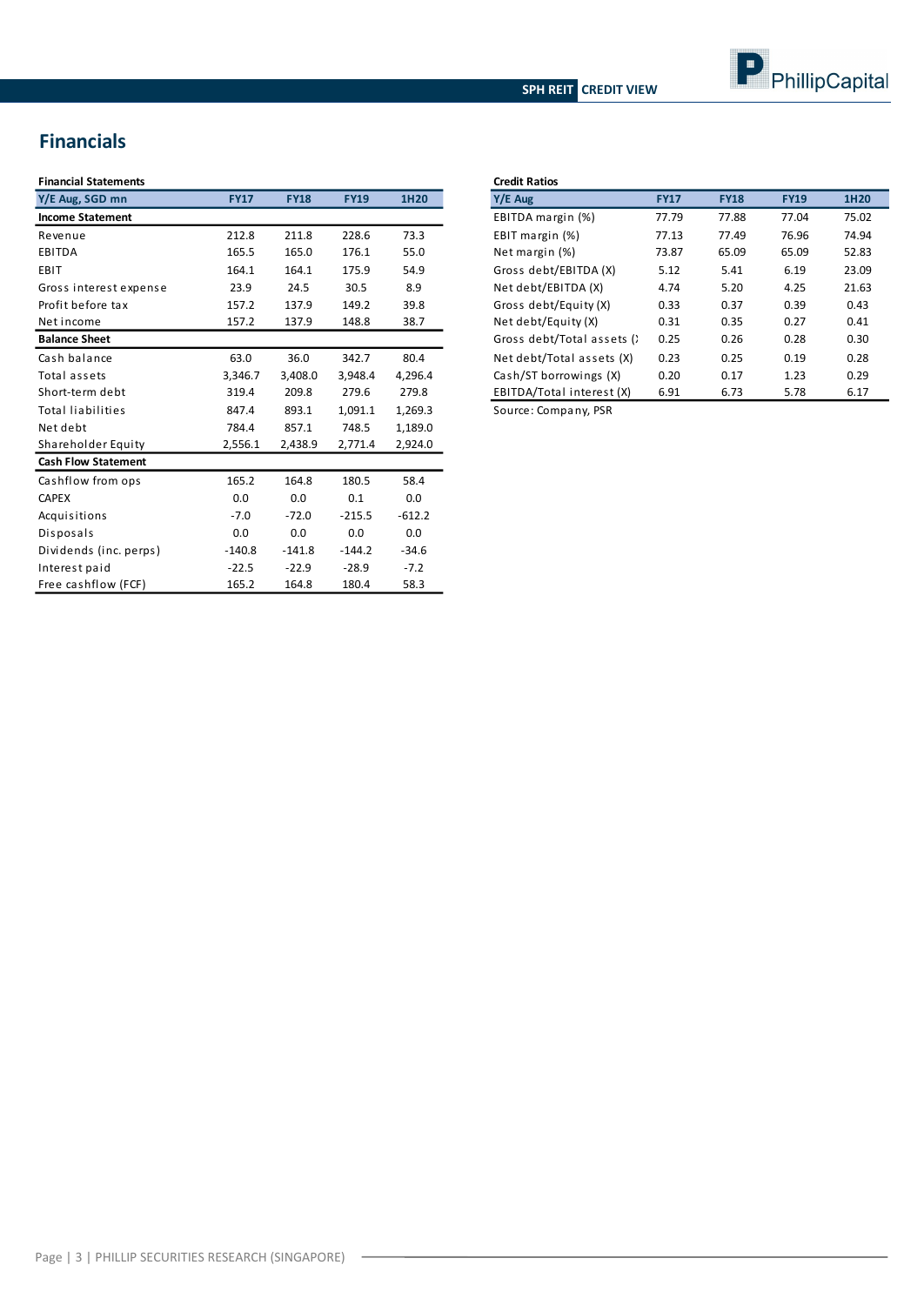#### **SPH REIT CREDIT VIEW**



Natalie Ong - [natalieongpf@phillip.com.sg](mailto:natalieongpf@phillip.com.sg)

**Credit Analyst (Bonds) Banking & Financials | Healthcare** Timothy Ang - timothyang@phillip.com.sg Tay Wee Kuang - taywk@phillip.com.sg

**SINGAPORE Phillip Securities Pte Ltd** Raffles City Tower 250, North Bridge Road #06-00 Singapore 179101 Tel +65 6533 6001 Fax +65 6535 6631 Website[: www.poems.com.sg](http://www.poems.com.sg/)

#### **JAPAN**

**Phillip Securities Japan, Ltd.** 4-2 Nihonbashi Kabuto-cho Chuo-ku, Tokyo 103-0026 Tel +81-3 3666 2101 Fax +81-3 3666 6090 Website[: www.phillip.co.jp](http://www.phillip.co.jp/)

**THAILAND Phillip Securities (Thailand) Public Co. Ltd** 15th Floor, Vorawat Building, 849 Silom Road, Silom, Bangrak, Bangkok 10500 Thailand Tel +66-2 6351700 / 22680999 Fax +66-2 22680921 Website [www.phillip.co.th](http://www.phillip.co.th/)

#### **UNITED STATES Phillip Capital Inc**

141 W Jackson Blvd Ste 3050 The Chicago Board of Trade Building Chicago, IL 60604 USA Tel +1-312 356 9000 Fax +1-312 356 9005 Website[: www.phillipusa.com](http://www.phillipusa.com/)

#### **INDIA**

**PhillipCapital (India) Private Limited** No.1, 18th Floor, Urmi Estate 95, Ganpatrao Kadam Marg Lower Parel West, Mumbai 400-013 Maharashtra, India Tel: +91-22-2300 2999 / Fax: +91-22-2300 2969 Website[: www.phillipcapital.in](http://www.phillipcapital.in/)

### **CAMBODIA**

**Phillip Bank Plc** Ground Floor of B-Office Centre,#61-64, Norodom Blvd Corner Street 306,Sangkat Boeung Keng Kang 1, Khan Chamkamorn, Phnom Penh, Cambodia Tel: 855 (0) 7796 6151/855 (0) 1620 0769 Website[: www.phillipbank.com.kh](http://www.phillipbank.com.kh/)

**Contact Information (Singapore Research Team)**

**Contact Information (Regional Member Companies) MALAYSIA Phillip Capital Management Sdn Bhd** B-3-6 Block B Level 3 Megan Avenue II, No. 12, Jalan Yap Kwan Seng, 50450 Kuala Lumpur Tel +603 2162 8841 Fax +603 2166 5099

Website[: www.poems.com.my](http://www.poems.com.my/)

#### **INDONESIA**

**PT Phillip Securities Indonesia** ANZ Tower Level 23B, Jl Jend Sudirman Kav 33A Jakarta 10220 – Indonesia Tel +62-21 5790 0800 Fax +62-21 5790 0809 Website: [www.phillip.co.id](http://www.phillip.co.id/)

**FRANCE**

**King & Shaxson Capital Limited** 3rd Floor, 35 Rue de la Bienfaisance 75008 Paris France Tel +33-1 45633100 Fax +33-1 45636017 Website[: www.kingandshaxson.com](http://www.kingandshaxson.com/)

#### **AUSTRALIA**

**Phillip Capital Limited** Level 10, 330 Collins Street Melbourne, Victoria 3000, Australia Tel +61-03 8633 9803 Fax +61-03 8633 9899 Website[: www.phillipcapital.com.au](http://www.phillipcapital.com.au/)

#### **TURKEY**

**PhillipCapital Menkul Degerler** Dr. Cemil Bengü Cad. Hak Is Merkezi No. 2 Kat. 6A Caglayan 34403 Istanbul, Turkey Tel: 0212 296 84 84 Fax: 0212 233 69 29 Website[: www.phillipcapital.com.tr](http://www.phillipcapital.com.tr/)

**Head of Research Research Admin**

Paul Chew – [paulchewkl@phillip.com.sg](mailto:paulchewkl@phillip.com.sg) Siti Nursyazwina - [syazwina@phillip.com.sg](mailto:syazwina@phillip.com.sg) Siti Nursyazwina - syazwina@phillip.com.sg

**Property | REITs**<br> **Property | REITs Small-Mid Cap Small-Mid Cap Small-Mid Cap Tan Jie Hui - tanjhf@phillip.com.sg <b>Small-Mid Cap Chua Wei Ren – chuawr@phillip.com.sg Chua Wei Ren – chuawr@phillip.com.sg** 

**HONG KONG Phillip Securities (HK) Ltd** 11/F United Centre 95 Queensway Hong Kong Tel +852 2277 6600 Fax +852 2868 5307 Websites**:** [www.phillip.com.hk](http://www.phillip.com.hk/)

#### **CHINA**

**Phillip Financial Advisory (Shanghai) Co Ltd** No 550 Yan An East Road, Ocean Tower Unit 2318, Postal code 200001 Tel +86-21 5169 9200 Fax +86-21 6351 2940 Website[: www.phillip.com.cn](http://www.phillip.com.cn/)

**UNITED KINGDOM**

**King & Shaxson Capital Limited** 6th Floor, Candlewick House, 120 Cannon Street, London, EC4N 6AS Tel +44-20 7426 5950 Fax +44-20 7626 1757 Website[: www.kingandshaxson.com](http://www.kingandshaxson.com/)

**SRI LANKA**

**Asha Phillip Securities Limited** No. 60, 5th Lane, Colombo 3, Sri Lanka Tel: (94) 11 2429 100 Fax: (94) 11 2429 199 Website[: www.ashaphillip.net](http://www.ashaphillip.net/)

#### **DUBAI**

**Phillip Futures DMCC** Member of the Dubai Gold and Commodities Exchange (DGCX) Unit No 601, Plot No 58, White Crown Bldg, Sheikh Zayed Road, P.O.Box 212291 Dubai-UAE Tel: +971-4-3325052 / Fax: + 971-4-3328895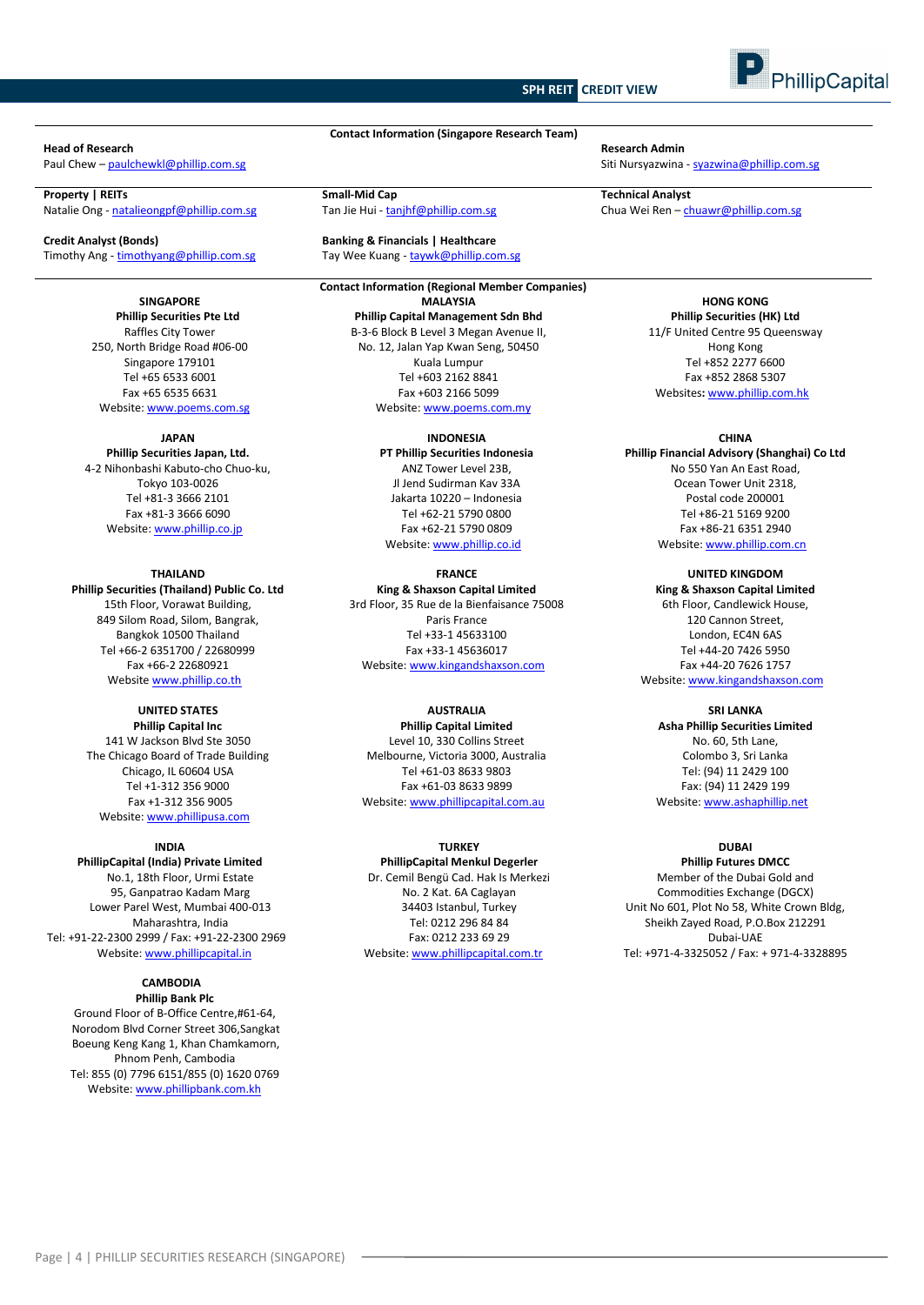

#### **Definitions**

Please note that Bond Recommendations and Issuer Profile Ratings are based on both quantitative and qualitative factors as of the publishing of this report. They may not be relied upon depending on changes to the bond's price, underlying risk free rates and implied credit spread based on the issuer's credit profile.

#### **Bond recommendation:**

**Overweight ("OW")** – We expect the issuer's specific bond to outperform the issuer's other bonds, bonds of issuers operating within the same sector, or bonds with similar tenors but from different sectors over the next six months.

**Neutral ("N")** – We expect the issuer's specific bond to perform in line with the issuer's other bonds, bonds of issuers operating within the same sector, or bonds with similar tenors but from different sectors over the next six months.

**Underweight ("UW")** – We expect the issuer's specific bond to underperform the issuer's other bonds, bonds of issuers operating within the same sector, or bonds with similar tenors but from different sectors over the next six months.

#### **Issuer profile rating:**

**Positive ("Pos") –** We view the issuer's credit profile as strong or expected to become strong over the next six months. **Neutral ("N") –** We view the issuer's credit profile as fair or expected to become fair over the next six months. **Negative ("Neg") –** We view the issuer's credit profile as weak or expected to become weak over the next six months.

#### **Important Information**

This report is prepared and/or distributed by Phillip Securities Research Pte Ltd ("Phillip Securities Research"), which is a holder of a financial adviser's licence under the Financial Advisers Act, Chapter 110 in Singapore.

By receiving or reading this report, you agree to be bound by the terms and limitations set out below. Any failure to comply with these terms and limitations may constitute a violation of law. This report has been provided to you for personal use only and shall not be reproduced, distributed or published by you in whole or in part, for any purpose. If you have received this report by mistake, please delete or destroy it, and notify the sender immediately.

The information and any analysis, forecasts, projections, expectations and opinions (collectively, the "Research") contained in this report has been obtained from public sources which Phillip Securities Research believes to be reliable. However, Phillip Securities Research does not make any representation or warranty, express or implied that such information or Research is accurate, complete or appropriate or should be relied upon as such. Any such information or Research contained in this report is subject to change, and Phillip Securities Research shall not have any responsibility to maintain or update the information or Research made available or to supply any corrections, updates or releases in connection therewith.

Any opinions, forecasts, assumptions, estimates, valuations and prices contained in this report are as of the date indicated and are subject to change at any time without prior notice. Past performance of any product referred to in this report is not indicative of future results.

This report does not constitute, and should not be used as a substitute for, tax, legal or investment advice. This report should not be relied upon exclusively or as authoritative, without further being subject to the recipient's own independent verification and exercise of judgment. The fact that this report has been made available constitutes neither a recommendation to enter into a particular transaction, nor a representation that any product described in this report is suitable or appropriate for the recipient. Recipients should be aware that many of the products, which may be described in this report involve significant risks and may not be suitable for all investors, and that any decision to enter into transactions involving such products should not be made, unless all such risks are understood and an independent determination has been made that such transactions would be appropriate. Any discussion of the risks contained herein with respect to any product should not be considered to be a disclosure of all risks or a complete discussion of such risks.

Nothing in this report shall be construed to be an offer or solicitation for the purchase or sale of any product. Any decision to purchase any product mentioned in this report should take into account existing public information, including any registered prospectus in respect of such product.

Phillip Securities Research, or persons associated with or connected to Phillip Securities Research, including but not limited to its officers, directors, employees or persons involved in the issuance of this report, may provide an array of financial services to a large number of corporations in Singapore and worldwide, including but not limited to commercial / investment banking activities (including sponsorship, financial advisory or underwriting activities), brokerage or securities trading activities. Phillip Securities Research, or persons associated with or connected to Phillip Securities Research, including but not limited to its officers, directors, employees or persons involved in the issuance of this report, may have participated in or invested in transactions with the issuer(s) of the securities mentioned in this report, and may have performed services for or solicited business from such issuers. Additionally, Phillip Securities Research, or persons associated with or connected to Phillip Securities Research, including but not limited to its officers, directors, employees or persons involved in the issuance of this report, may have provided advice or investment services to such companies and investments or related investments, as may be mentioned in this report.

Phillip Securities Research or persons associated with or connected to Phillip Securities Research, including but not limited to its officers, directors, employees or persons involved in the issuance of this report may, from time to time maintain a long or short position in securities referred to herein, or in related futures or options, purchase or sell, make a market in, or engage in any other transaction involving such securities, and earn brokerage or other compensation in respect of the foregoing. Investments will be denominated in various currencies including US dollars and Euro and thus will be subject to any fluctuation in exchange rates between US dollars and Euro or foreign currencies and the currency of your own jurisdiction. Such fluctuations may have an adverse effect on the value, price or income return of the investment.

To the extent permitted by law, Phillip Securities Research, or persons associated with or connected to Phillip Securities Research, including but not limited to its officers, directors, employees or persons involved in the issuance of this report, may at any time engage in any of the above activities as set out above or otherwise hold an interest, whether material or not, in respect of companies and investments or related investments, which may be mentioned in this report. Accordingly, information may be available to Phillip Securities Research, or persons associated with or connected to Phillip Securities Research, including but not limited to its officers, directors, employees or persons involved in the issuance of this report, which is not reflected in this report, and Phillip Securities Research, or persons associated with or connected to Phillip Securities Research, including but not limited to its officers, directors, employees or persons involved in the issuance of this report, may, to the extent permitted by law, have acted upon or used the information prior to or immediately following its publication. Phillip Securities Research, or persons associated with or connected to Phillip Securities Research, including but not limited its officers, directors, employees or persons involved in the issuance of this report, may have issued other material that is inconsistent with, or reach different conclusions from, the contents of this report.

The information, tools and material presented herein are not directed, intended for distribution to or use by, any person or entity in any jurisdiction or country where such distribution, publication, availability or use would be contrary to the applicable law or regulation or which would subject Phillip Securities Research to any registration or licensing or other requirement, or penalty for contravention of such requirements within such jurisdiction.

This report is intended for general circulation only and does not take into account the specific investment objectives, financial situation or particular needs of any particular person. The products mentioned in this report may not be suitable for all investors and a person receiving or reading this report should seek advice from a